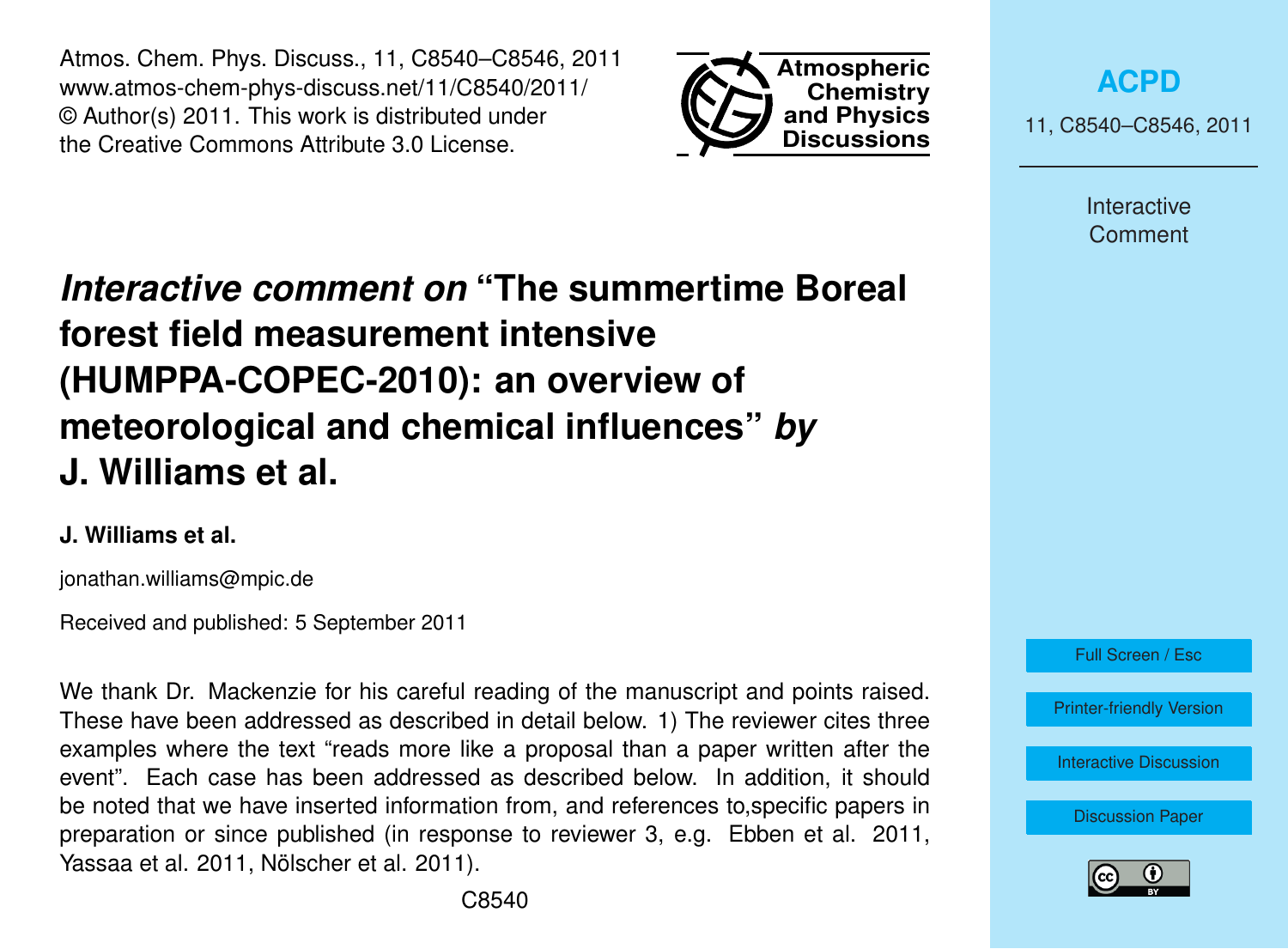In the first case the proposal like sentence has been removed, and the information condensed into the paragraph. The revised paragraph now reads as follows:

FTIR spectroscopy was used to quantify nearly 100% of the organic mass as aliphatic groups, carboxylic acid groups, organic hydroxyl groups, primary amine groups, and non-acid carbonyl groups (Russell et al., 2009). Organic functional groups in combination with elemental concentrations (measured by XRF) and other chemical measurements have been used to associate the functional group composition of the aerosol with biogenic and biomass-burning sources in other Boreal forests (Schwartz et al., 2010; Bahadur et al., 2010; Takahama, et al., 2011; Russell et al., 2011). However, the HUMPPA-COPEC campaign additionally provided the opportunity to associate these functional groups on submicron aerosol with specific biogenic precursors. In the second case, p 15930, line 10, although no new parameterizations are available yet, we have inserted a reference (Boy et al. 2011) after nucleation rates, so as to provide a direct reference to this work.

In the third case (p. 15932, line 2) sentence starting "one aim of this campaign. . ." has been removed. Instead, "within the boreal forest environment" has been inserted for clarity at the beginning of the paragraph.

2) The importance of co-located BVOC and OH inlets due to the intensity of segregation is now noted by the addition of the following sentence and two references in section 3. "Furthermore, close proximity of OH and reactive organic inlets is essential when investigating intensity of segregation effects that can effectively reduce the overall rate of isoprene oxidation due to inhomogeneous mixing (e.g. Butler 2008, Pugh et al. 2011)."

3) The referee is concerned that the relevance of the dataset to future climate scenarios in the boreal regions may be overstated. We certainly do not wish to imply that the short term effects of a heatwave can be taken as a direct analogy of far future climate conditions, in which numerous ecological feedbacks can play a role and meteorolog-

## **[ACPD](http://www.atmos-chem-phys-discuss.net)**

11, C8540–C8546, 2011

Interactive **Comment** 



[Printer-friendly Version](http://www.atmos-chem-phys-discuss.net/11/C8540/2011/acpd-11-C8540-2011-print.pdf)

[Interactive Discussion](http://www.atmos-chem-phys-discuss.net/11/15921/2011/acpd-11-15921-2011-discussion.html)

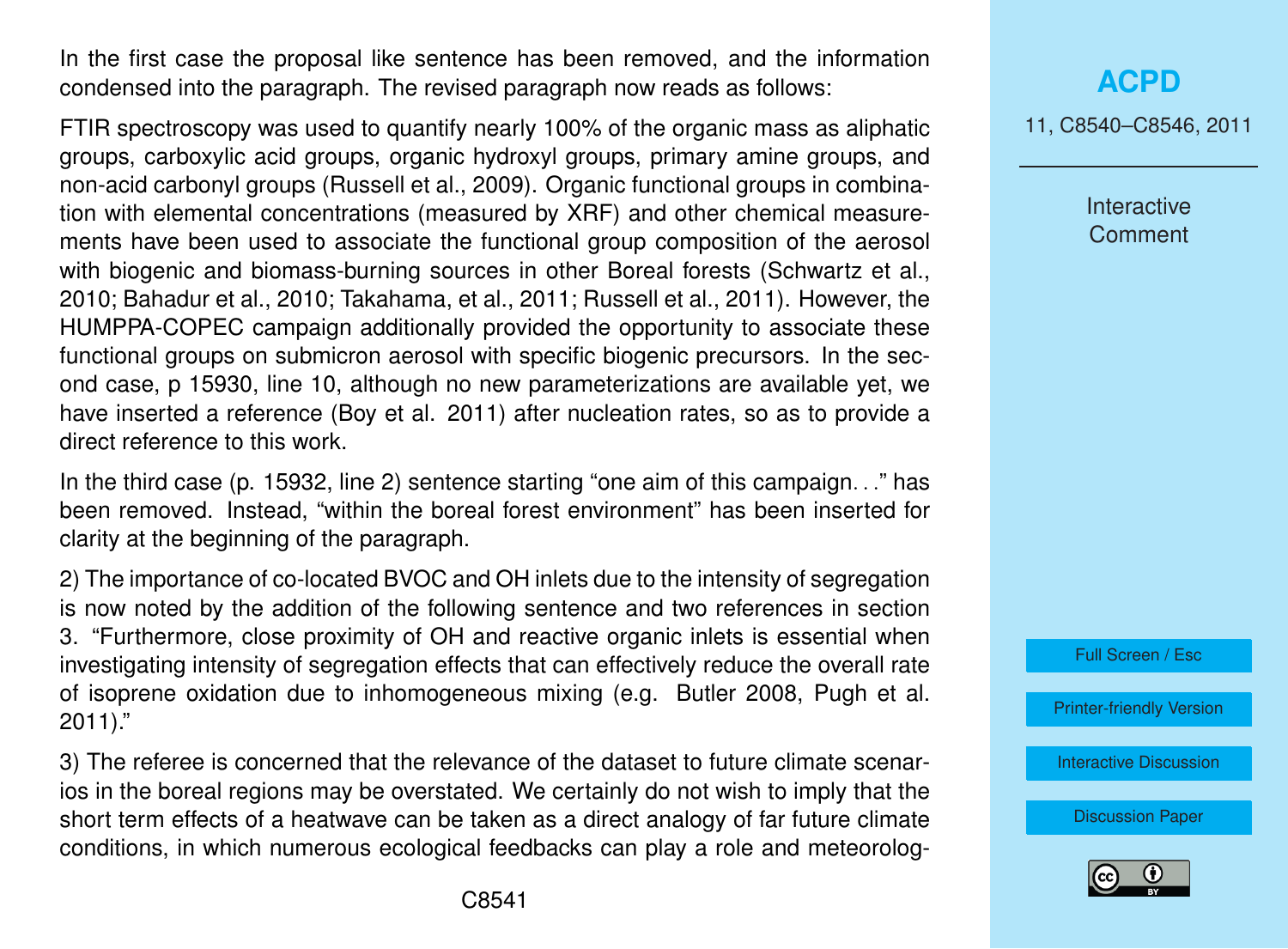ical patterns may differ. The abstract has been modified slightly to "the campaign is relevant for the analysis of possible future climate impacts", however, the main clarifications/caveats to this point are now inserted in the conclusion section as follows: The unusually high temperatures experienced on this campaign are also useful to gauge the response of the Boreal forest to warmer conditions, at least in the short term. For example strong increases in highly reactive mono- and sesqui- terpene emissions were observed during this campaign at higher temperatures, leading to higher OH reactivities. Temperatures in boreal regions are predicted to rise over this century, and datasets such as HUMPPA-COPEC 2010 can help verify proposed feedbacks to atmospheric properties. It should be noted, however, that over longer climate-scale periods ecological feedbacks as well as larger scale synoptic shifts may dominate.

4) We thank the reviewer for their helpful comments and have extended the conclusion to include all of the suggested points, and an additional summary of the landcover analysis. This expansion of the conclusion section was also requested by referee 2. - First point, transport regimes – the following text in now included to summarize this work "During the campaign air was advected mostly from the SW (53.7%) of the time with smaller influences from the SE (20.7%) and the NW (10.3%). In comparison with the previous five years the campaign period in 2010 was more impacted by air from the south (SW and SE) leading to higher ozone and temperature values at the site." - Second point, boundary layer. The following text was added: "Analysis of meteorological sonde data has shown that the boundary layer height, although variable during the campaign, increased typically from less than 200 m in the early morning to around 1700 m at the end of the afternoon." - Third point, sawmill extension of VOC:NOx space. The following text has been inserted "The latter has the effect of extending the VOC:NOx space measured in the campaign and was a valuable test of the OH reactivity measurements." - Finally, we have additionally inserted a summary sentence on the regional landcover analysis for completeness thus: ". A regional 50km wide surface cover analysis showed that the southern sectors (SW and SE) contain more anthropogenic influence than the NW sector, although coniferous forest was found to

11, C8540–C8546, 2011

Interactive **Comment** 

Full Screen / Esc

[Printer-friendly Version](http://www.atmos-chem-phys-discuss.net/11/C8540/2011/acpd-11-C8540-2011-print.pdf)

[Interactive Discussion](http://www.atmos-chem-phys-discuss.net/11/15921/2011/acpd-11-15921-2011-discussion.html)

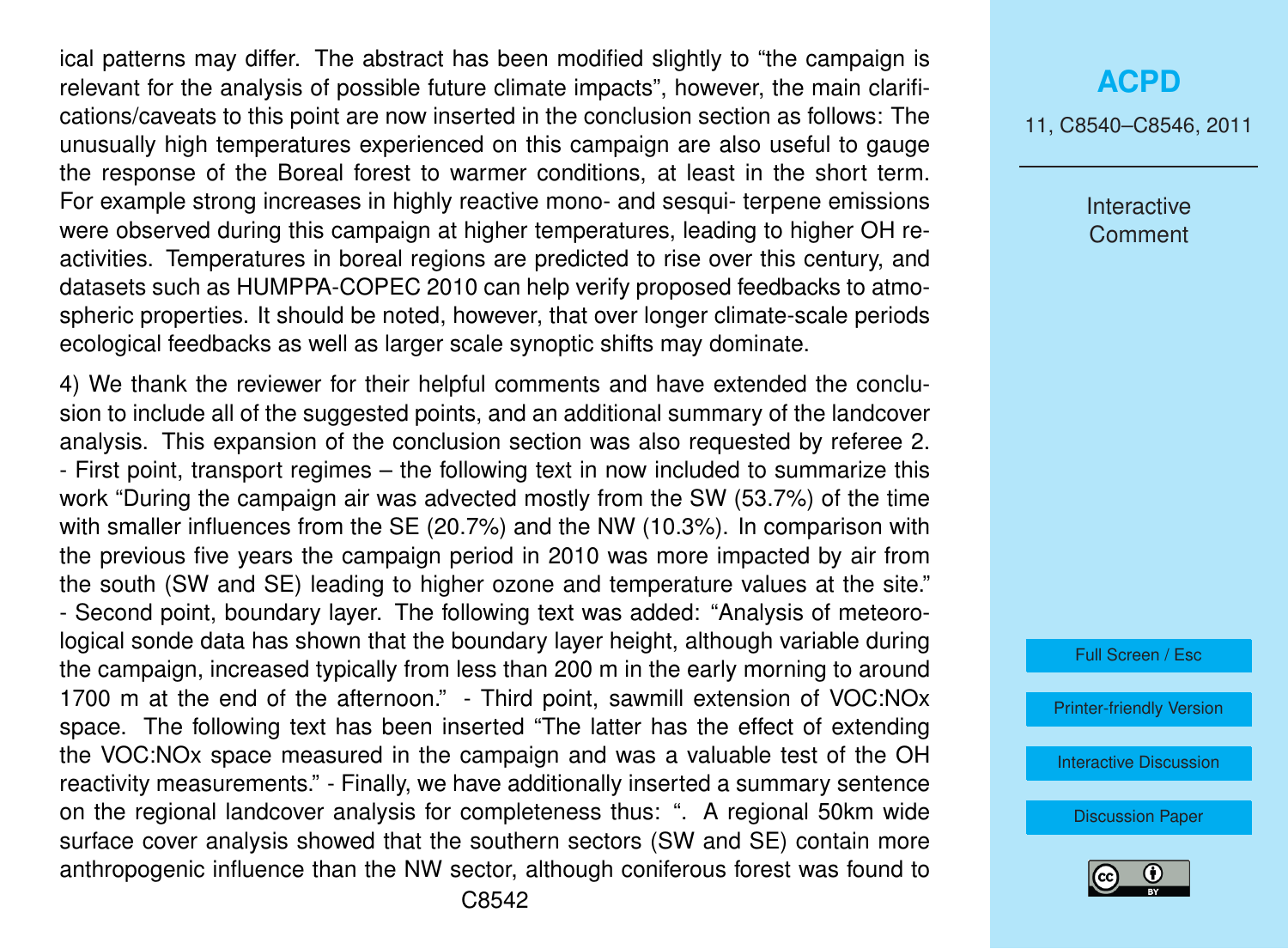dominate in all sectors."

5) The reviewer is correct and "of" has been removed.

6) PTR-MS was used for OH reactivity (See our referenced paper Sinha et al. 2008). We have developed a GC-PID system for the same purpose (as stated in the goals section 2.1).

7) "biochemically distinct" used as suggested. Sentence amended for clarity to "Recently laboratory studies have shown that ozone reacting with stereoisomers on the surface of aerosol particles coated with chiral semivolatile organic compounds may depend on stereochemistry and that the differences in chemical accessibility could lead to the enrichment of one oxidation product stereoisomer over the other in ambient air (Stokes et al. 2009)."

8) VOC added to this sentence and broken sentence repaired.

9) The study by Pugh et al is now referenced in the instrumentation section.

10) Sentence changed for clarity to "The main height at which new particles form remains controversial andrecent findings in atmospheric modeling suggest that reactive organic compounds emitted from the canopy or soil with a strong gradient in the entrainment zone at the top of the atmospheric mixed layer are needed to explain the observed vertical distribution (Boy et al., 2011). "

11) We now insert "disjunct eddy covariance and gradient method" to clarify the methods used.

12) Figure 1c has been enlarged as suggested.

13) We agree with the reviewer that the Figure was unclear as was and have made this much more specific by adjusting the explanatory caption texts. The caption text of Figure 3a and the caption text of Table 3 have been changed to clarify the use of trajectories, as follows: "Table 3. The percentage distribution within the sectors (NW,

**[ACPD](http://www.atmos-chem-phys-discuss.net)**

11, C8540–C8546, 2011

Interactive **Comment** 

Full Screen / Esc

[Printer-friendly Version](http://www.atmos-chem-phys-discuss.net/11/C8540/2011/acpd-11-C8540-2011-print.pdf)

[Interactive Discussion](http://www.atmos-chem-phys-discuss.net/11/15921/2011/acpd-11-15921-2011-discussion.html)

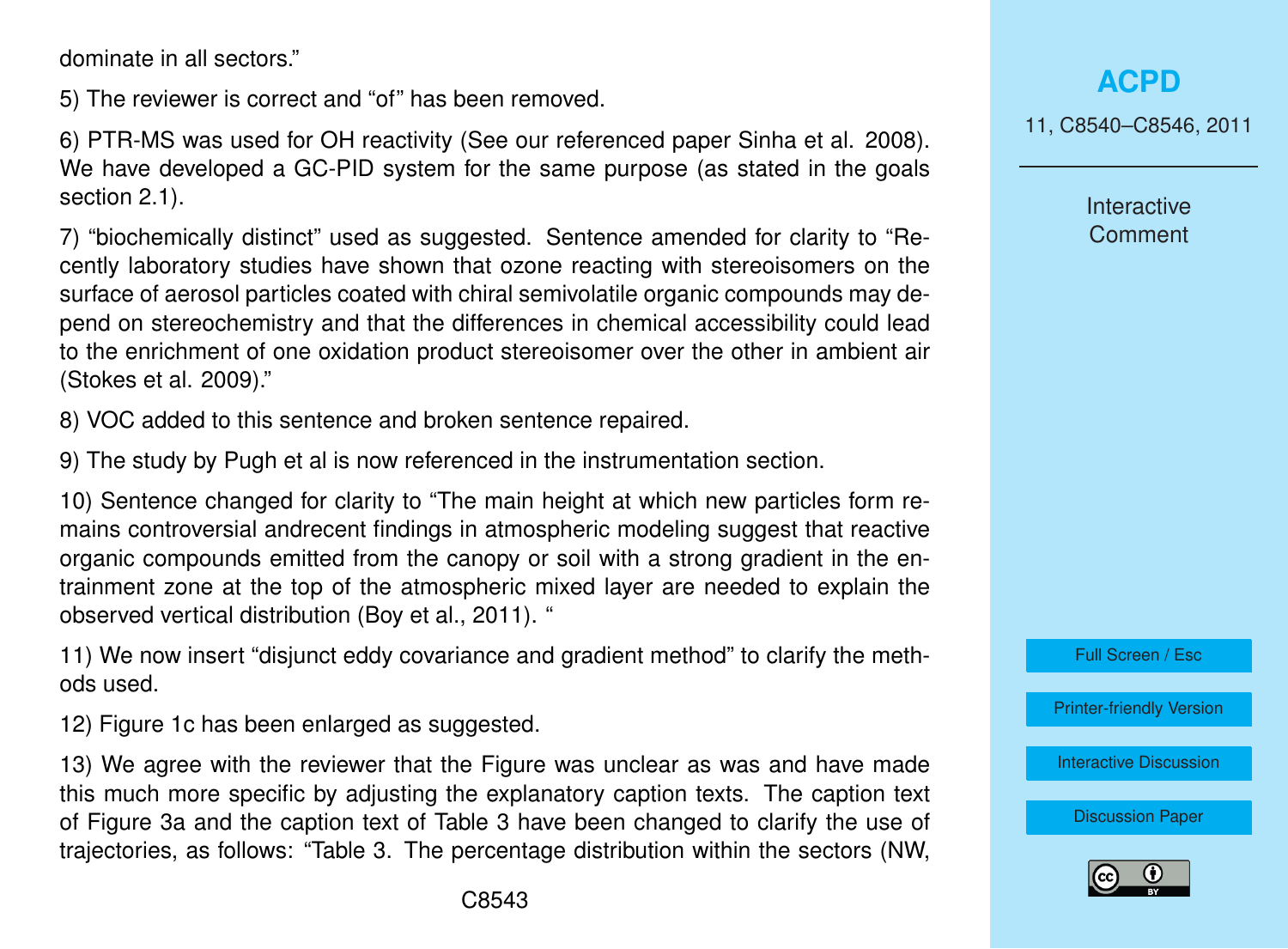SW, SE, NE) for the 10th July-12 August (period of the HUMPPA-COPEC campaign) are shown for the years 2005-2010. The trajectories used percentage is the fraction of trajectories that did not hit ground or were otherwise not attributable to a wind sector. "Figure 3a. A map showing schematically the proportion of airmasses influencing the site during the HUMPPA-COPEC campaign, deduced from 3 day back trajectory analysis and segregated into wind sectors (NW, NE, SW, SE). The arrow sizes approximate to the proportion of trajectories and the statistics of the analysis are given in Table 3." The required citation to the READY website is given in the acknowledgements and the two references (Drexler and Rolph 2010 and Rolph 2010) are inserted in the text.

14) The correct height of the wind direction measurement has been added. Furthermore Figure 3b has been significantly improved as suggested to include the histogram of wind directions for the previous 5 years. This supports the meteorological analysis. The figure caption has been changed to: "Figure 3b.A histogram of wind direction for the HUMMPA-COPEC 2010 campaign period (5 minute average), compared to those taken from the years 2005-2009.Data from 16.8m on the main mast." "Figure 3b also includes wind direction data from the previous 5 years for comparison and it shows that 2010 had more southerly and less northwesterly influence than in previous years."

15) "Stable" changed to "steady"

16) Sentence changed for clarity to "The year 2010 has a significantly larger proportion of trajectories from the south than all other years analyzed"

17) Regarding the turbulent timescale – in order to provide a reference we have revised the sentence "For example, at 14:00 LT the characteristic turbulent time scale is estimated to be around 10 minutes." To "For example, at 14:00 LT the free convection time scale (Stull, 1988) is estimated to be around 10 min." and included the Stull reference. Note this was also requested by reviewer 2.

18) Yes, as stated only the maximum potential temperature is taken into account, but residual layers in the free troposphere are ignored. The strong temperature gradient

11, C8540–C8546, 2011

Interactive **Comment** 



[Printer-friendly Version](http://www.atmos-chem-phys-discuss.net/11/C8540/2011/acpd-11-C8540-2011-print.pdf)

[Interactive Discussion](http://www.atmos-chem-phys-discuss.net/11/15921/2011/acpd-11-15921-2011-discussion.html)

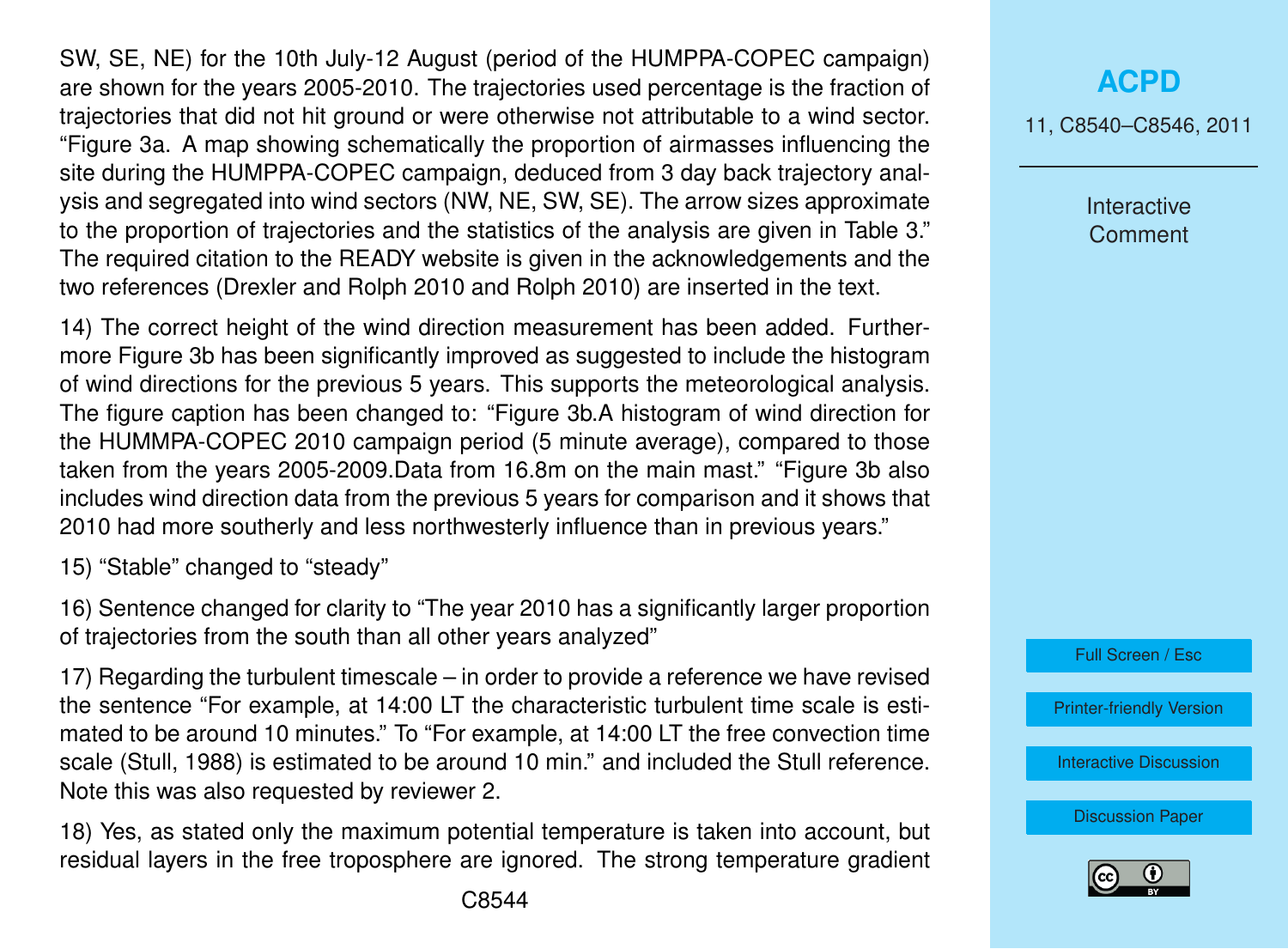at 2 km is not connected to the current boundary layer, but to advection and residual layers and is therefore notconsidered. At 1.1 km, the atmosphere is stably stratified and characterized by an inversion jump difference of 1.5 K. The following sentence has been inserted for clarity "Note the strong temperature gradient at 2 km is not connected to the current boundary layer, but to advection and residual layers and is therefore notconsidered."

19) To clarify, "near the inversion layer" has been added after "the maximum potential temperature gradient" in line 3.

20) This discussion has been made more precise as requested by replacing ""After the ground inversion has broken up (after 08:30 LT), the boundary layer growth overshoots and the layer is rapidly merged with the residual layer aloft. In spite of the large sensible heat flux at the surface (maximum value of 350 W m-2 near noon), the boundary layer growth was less than expected possibly due to the advection of cold air from the nearby lake. Such" with: ""After the ground inversion has broken up (after 08:30 LT), the boundary layer connects with the residual layer aloft and is rapidly merged. After this, the boundary layer resumes its growth by entrainment. In spite of the large sensible heat flux at the surface (maximum value of 350 W m-2 near noon), the final boundary layer height was less than expected, possibly due to subsidence and differences in horizontal heat advection between the boundary layer and free troposphere, which can be induced by horizontal differences in land use conditions. Model results show that not taking this into account leads to an overestimation of 600 m of the boundary layer height at 18 LT. Governing"

21) The sentence "The influence of anthropogenic sources is discussed further in section 5.4." has been inserted to refer the reader to more detailed discussion as suggested. The sentence suggesting BVOC dominance from the land cover analysis has been removed

22) Typo corrected, thanks.

### **[ACPD](http://www.atmos-chem-phys-discuss.net)**

11, C8540–C8546, 2011

Interactive **Comment** 

Full Screen / Esc

[Printer-friendly Version](http://www.atmos-chem-phys-discuss.net/11/C8540/2011/acpd-11-C8540-2011-print.pdf)

[Interactive Discussion](http://www.atmos-chem-phys-discuss.net/11/15921/2011/acpd-11-15921-2011-discussion.html)